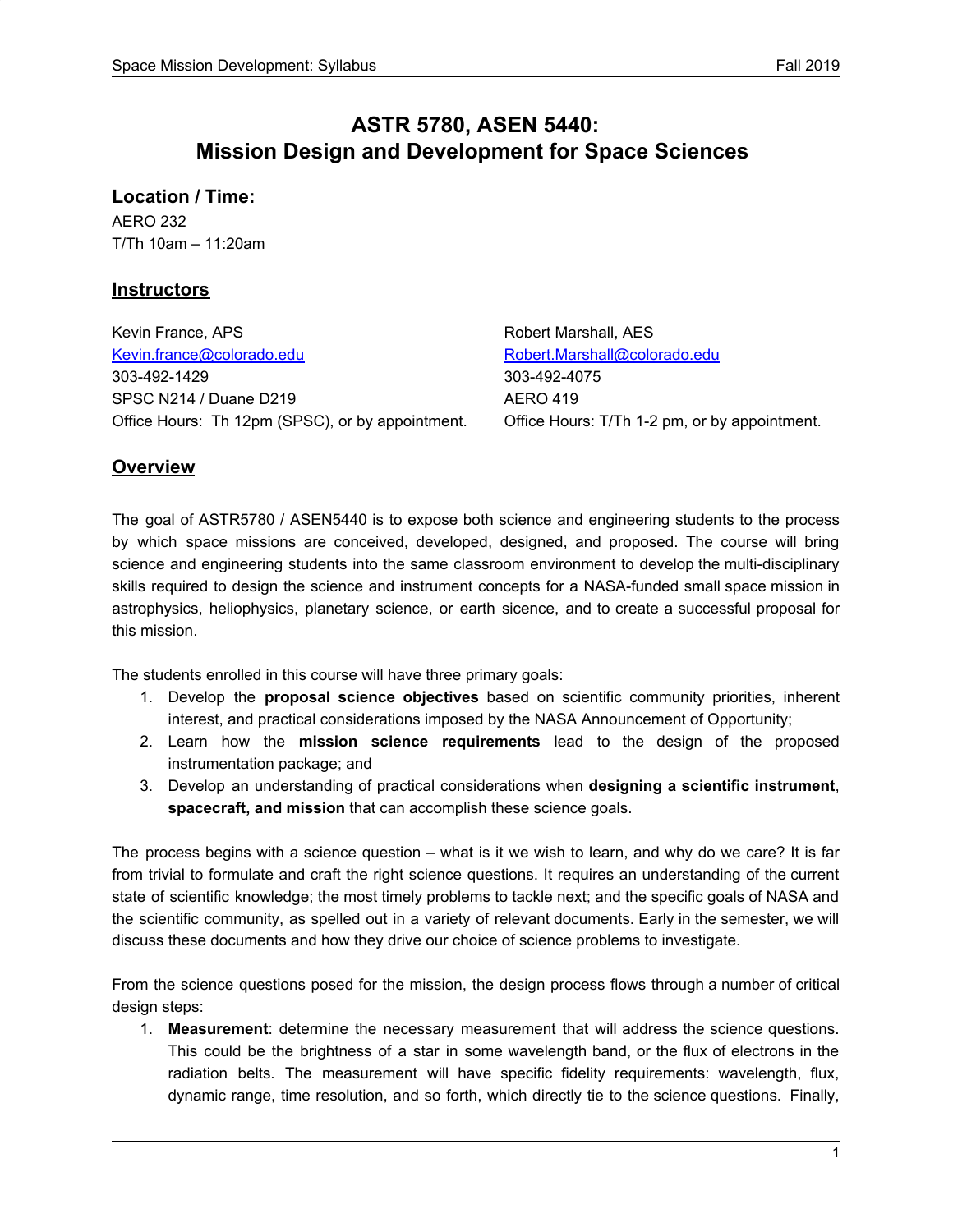do the measurements alone close the science question? If not, what supporting modeling and analysis/interpretation required?

- 2. **Instrument**: determine the instrument(s) necessary to make the measurements above. Quantitatively demonstrate that the selected instruments can make the measurements with the required fidelity. The instrument performance is tied back to the science questions, through the measurement requirements, in an important table known as the Science Traceability Matrix.
- 3. **Spacecraft**: The spacecraft is designed to ensure the required measurements, made with the instrument(s), can be taken from an appropriate time and place in space. The spacecraft must accommodate the instruments; ensure the appropriate orbit and spacecraft attitude (i.e. pointing) requirements; provide power to the instrument(s) and to itself; and relay the required data to the ground for analysis. The spacecraft is therefore comprised of many subsystems, the design of each of which is critical to mission success.
- 4. **Mission**: The selection of the appropriate orbit, mission duration, and operations plan are critical to success. The mission design is deeply coupled to the spacecraft design.
- 5. **Management**: When proposing a mission to a federal sponsor (e.g., NASA), we have to show that we have the expertise to carry out the proposed science investigation, that we can build the instrument(s) and spacecraft in a reasonable amount of time; that we have a plan to build, test, calibrate, and verify the spacecraft before launch; we have a plan to operate the spacecraft and carry out the required analysis to meet the mission science goals; and that we can do it in a reasonable (and limited) budget.

This course focuses on the design of a specific instrument to make a specific measurement, as well as critical aspects of spacecraft and mission design, and the art of crafting a competitive proposal. All of the aspects listed above are coupled to each other, and we will discuss how to make tradeoffs that ensure an feasible mission proposal under each of these aspects.

These goals will be supported and augmented by the participation of NASA's Jet Propulsion Laboratory (JPL) in the course design and implementation. JPL will provide hands-on engagement during the proposal development and will take part in the design review at the end of the semester. Further guest lectures will be provided by experienced scientists and engineers from LASP, SwRI, and other research centers. This course establishes a working relationship between scientists and engineers that is essential for development of a comprehensive and successful mission proposal. The course will focus on science and engineering applications for a small space mission, driven by recent NASA proposal opportunities in astronomy, heliophysics, earth science, and planetary science. By design, this course is a cross-disciplinary effort and is therefore being cross-listed and co-taught by the Aerospace Engineering and Astrophysics and Planetary Sciences departments.

### **Prerequisites & Eligibility**

ASTR5780 / ASEN5440 is open to senior undergraduate and graduate students in Astronomy, Engineering, Physics, Atmospheric Sciences, Applied Math, and related fields. Students are expected to have strong problem solving and organizational skills, a strong background in mathematics and classical physics, as well as good oral and written communications skills. A background in basic modern physics is strongly encouraged.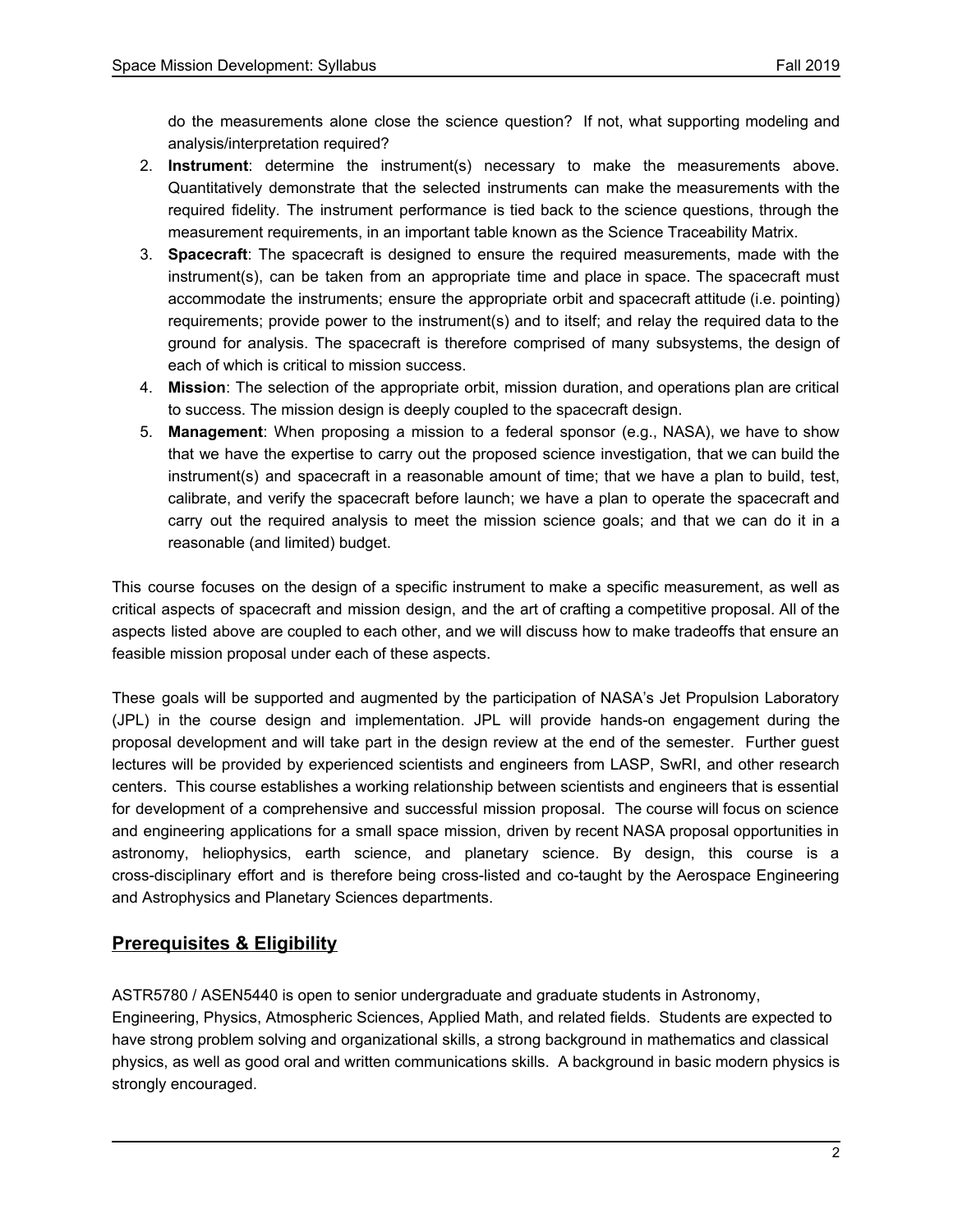Specific APS undergraduate student prerequisites include: Permission of instructor.

Specific AES undergraduate student prerequisites include: Permission of instructor. Recommended background: senior undergraduate level orbital mechanics, electronics, and/or mission design.

### **Reading**

All suggested reading for the course is available on the Canvas course website. While none of this reading is strictly required, we strongly recommend you familiarize yourself with these documents and highlight important sections (which we will help identify). The important documents include:

- **NASA, Research Opportunities in Space and Earth Sciences (ROSES 2019)**. ROSES is not a funding opportunity on its own, but rather a compendium of opportunities. The ROSES documentation is released once per year, usually in February, to outline what opportunities will be available to proposers in the next year.
- **Astrophysics Small Explorer Announcement of Opportunity 2019**. The Small Explorer class, or SMEX mission, is the entry level into NASA missions. These are \$145 million missions involving multiple institutions. The AO will give students an idea of what goes into one of these larger proposals.
- **Decadal Surveys (2010-2020)**. Every 10 years, each of the four science areas (Astrophysics, Heliophysics, Planetary Science, and Earth Science) releases a "Decadal Survey" of the state of the science community, the critical science that needs to be addressed in the coming decade, and the missions that are recommended. The astrophysics decadal survey will be running concurrently with this class and we will use real-time examples of the decadal survey process to reinforce classroom discussions.
- **NASA Science Plan (2014).** The Decadal Surveys are commissioned by the National Academies of Science (NAS); they are not strictly NASA-related. In the Science Plan document, NASA pulls directly from the Decadal Survey to outline the goals for the administration.
- **NASA Strategic Plan (2014)**. While the Science Plan relates to science goals for the Science Mission Directorate (SMD) of NASA, the Strategic Plan is a higher-level document for all of NASA, including technology development, human space flight, and education.
- **NASA Technology Roadmaps (2015-2019)**. The Technology Roadmaps come from the Space Technology Mission Directorate (STMD), which focuses on the development of new technologies for NASA. The Roadmaps outline priorities for the coming decade; small satellite missions can often target these priorities to enhance their relevance to NASA.
- **● NASA Systems Engineering Handbook Rev 2 (2016).** The NASA SE Handbook describes NASA's process for conducting space missions. Missions conducted outside of NASA, but funded by NASA, need to show NASA that they have a reasonable Systems Engineering Management Plan that emulates NASA's established processes.
- **Scientific and Instrumentation Journal Articles** will be assigned based on science and instrument development concepts developed in class.

### **Subject Outline**

- 1. Introduction to space missions and NASA proposal opportunities
- 2. Community science priorities, introductory and detailed science investigations
- 3. Introduction to science topics in Heliophysics, Astrophysics, and Planetary Science
- 4. Proposal science topic definition for semester mission/proposal projects
- 5. Science Traceability Matrix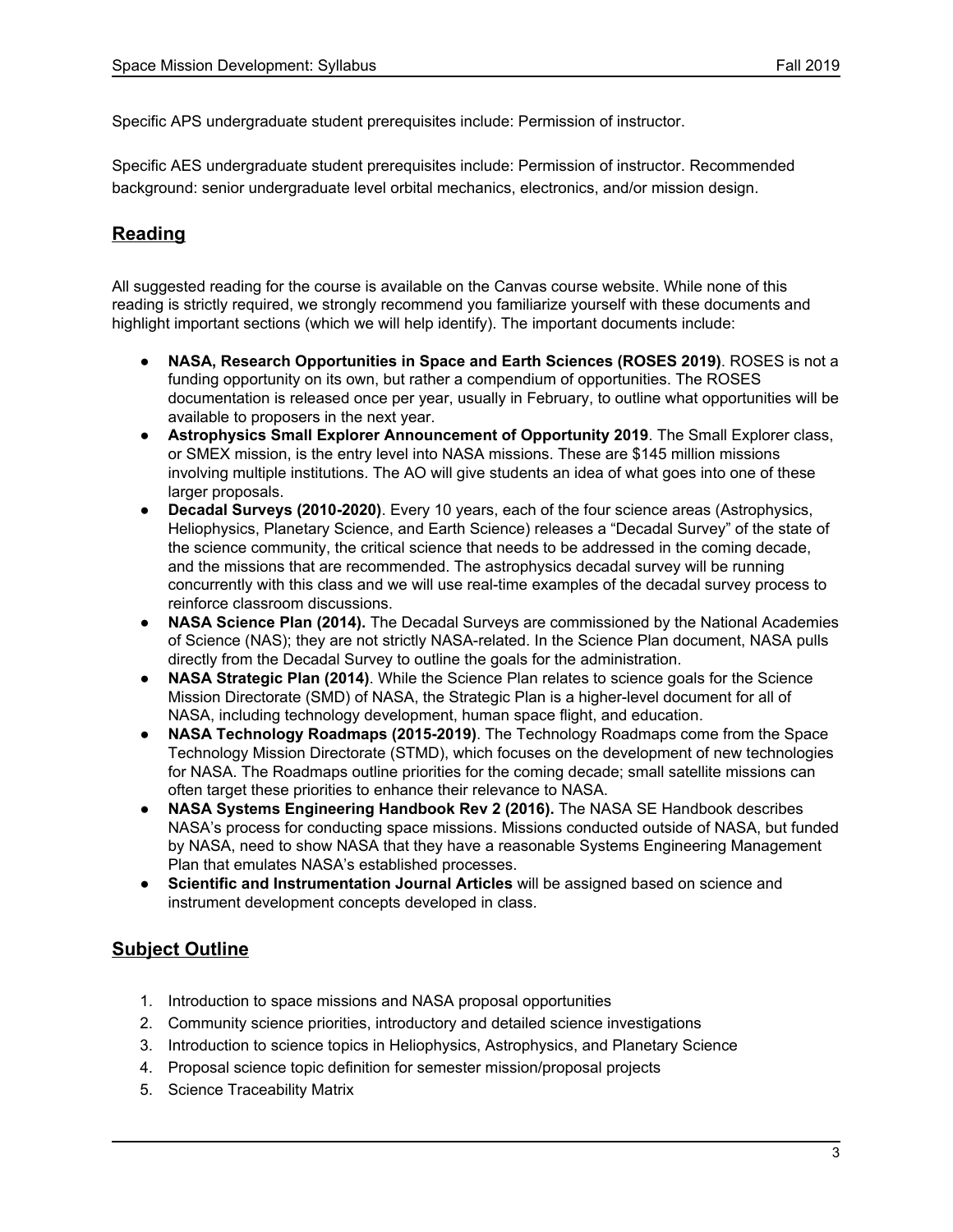- 6. Requirements definition, measurements and instrumentation
- 7. Science instrument selection and design
- 8. Spacecraft design and subsystems
- 9. Space environment considerations
- 10. Spacecraft data reduction and analysis
- 11. Mission schedule and budget development
- 12. Team roles; proposal layout, responsibilities, and writing
- 13. Proposal review

**Schedule:** See Handout #2 for lecture / assignment schedule.

#### **Logistics**

**Office Hours** – We have them, you should attend them. See page 1 for office hour listings.

**Assignments** – The end product in this course is a **complete mission proposal** that could be submitted to NASA. These proposals will be developed in teams of 4-6 students. To get to the final proposal, students will build pieces through a series of assignments.

- First, either as individuals or with partners, students will submit a two-page **concept proposal**, outlining their idea for a mission concept. These concept papers constitute the first graded assignment. Students are expected to conduct literature research to demonstrate the scientific need, timeliness, and feasibility of their mission concept. The instructors will then downselect 4 to 6 of these concepts to go forward to the proposal stage, based on science quality, feasibility, and novelty.
- A series of **homework assignments** throughout the semester will be used to build pieces of the final proposal. First is the science traceability matrix (STM), followed by assignments on the instrument design, spacecraft design, mission design, and so forth. These will be graded, and feedback will be given to allow students to improve them for the final proposal. Although students are working on the final proposal as a team, homework assignments shall be complete either individually or in pairs (maximum two people). If students choose to work in pairs, **you may work with the same partner on a maximum of two (2) homework assignments**.
- Roughly half-way through the semester, students will give a short ~20 minute **in-class presentation** on their mission proposal, outlining the science concept; the STM; instrument and spacecraft design. This will be an opportunity to get feedback from the instructors, their peers, and external reviewers on issues with the current mission design.
- The final proposal will also involve a **presentation**, constructed as a "red-team review", where reviewers pick apart the proposal concept for major issues. These reviews will be conducted both in class time and outside class time to give each team more time. Teams will then have a few weeks to finalize their **proposals** before submission.

**Deadlines** – Each assignment will have a marked deadline. Late assignments are not accepted except under extenuating circumstances; 24-hour notice is required for work to be considered after the due date. If such an event occurs, you are expected to contact the instructors immediately by phone, email, or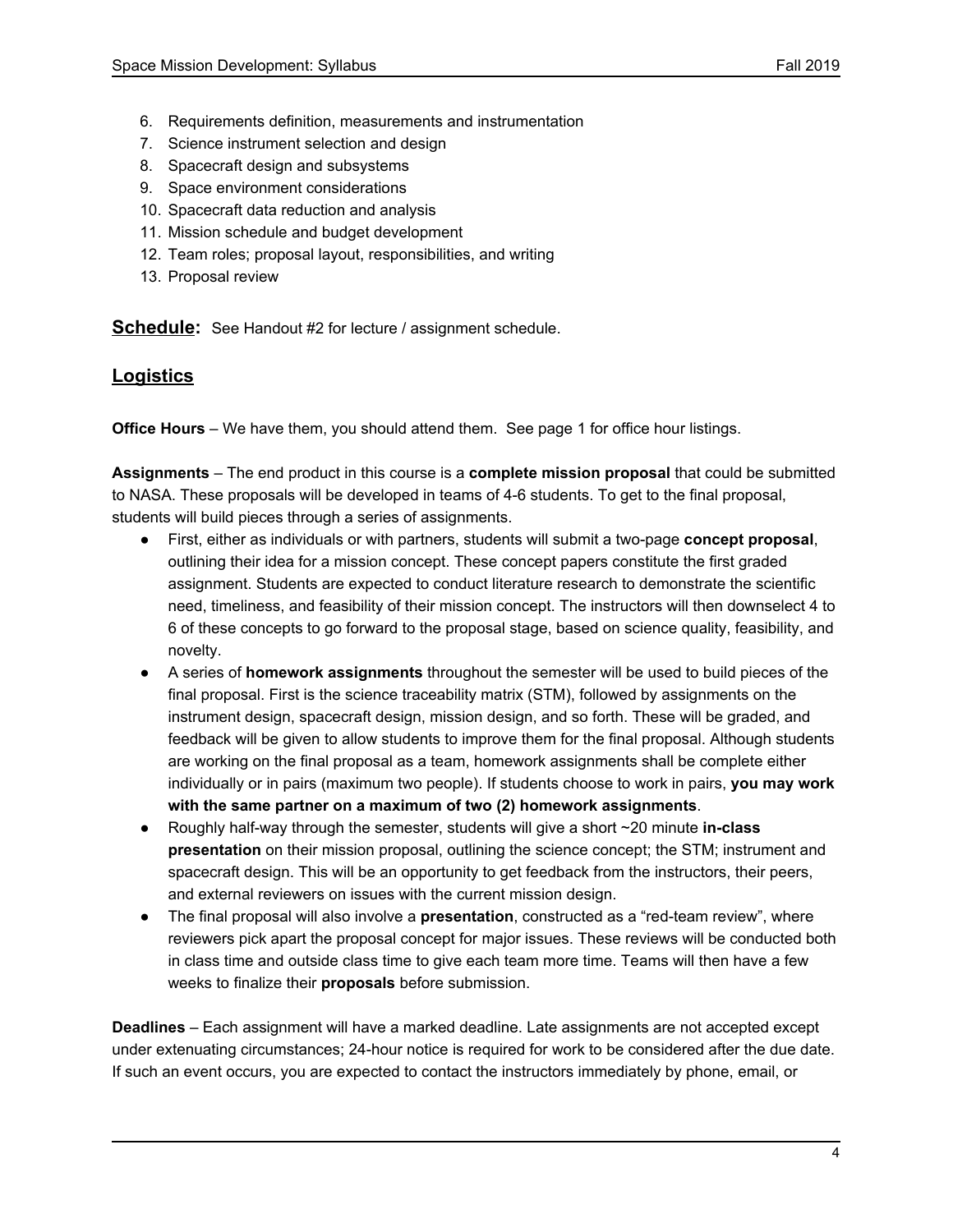carrier pigeon. If you know in advance that you will not be on campus for a due date, you may submit your assignment to the instructors any time prior to the due date or through e-mail.

### **Grading**

Grades on individual assignments and for the overall course are set based on the following criteria:

| A, A-   | Superior understanding of the material beyond the course requirements; excellent      |
|---------|---------------------------------------------------------------------------------------|
|         | technical work                                                                        |
| $B+, B$ | Comprehensive understanding of the material; strong technical work                    |
| B-      | Adequate understanding of the material; complete technical work                       |
| C.      | Barely adequate understanding of the material and minimally sufficient technical work |
| D.      | Poor technical work                                                                   |
|         | Unsatisfactory performance                                                            |

| <b>Activities</b>                 | $\%$ |
|-----------------------------------|------|
| <b>Homework</b>                   | 35%  |
| <b>Concept Paper</b>              | 10%  |
| <b>Proposal/Presentations</b>     | 45%  |
| mid-semester slides               | 5%   |
| mid-semester oral                 | 5%   |
| final proposal slides             | 5%   |
| final proposal oral               | 10%  |
| final proposal document           | 20%  |
| <b>Active class participation</b> | 10%  |

The final proposal document will be graded in five sections: i) Science Motivation and Background; ii) STM and Instrument Design; iii) Spacecraft Design; iv) Mission Design; and v) Project Management. Each student on the team should lead one of these sections. The final grade for the document will then be split: **50% from the overall document grade, and 50% from the individual's section**. This split ensures that all team members are motivated to complete their section, while also contributing to the rest of the document.

# **University Policies**

### **Cheating**

Cheating will not be tolerated and the CU Honor Code will be upheld.

#### **Special Accommodations**

If you qualify for accommodations because of a disability, please submit your accommodation letter from Disability Services to your faculty member in a timely manner so that your needs can be addressed.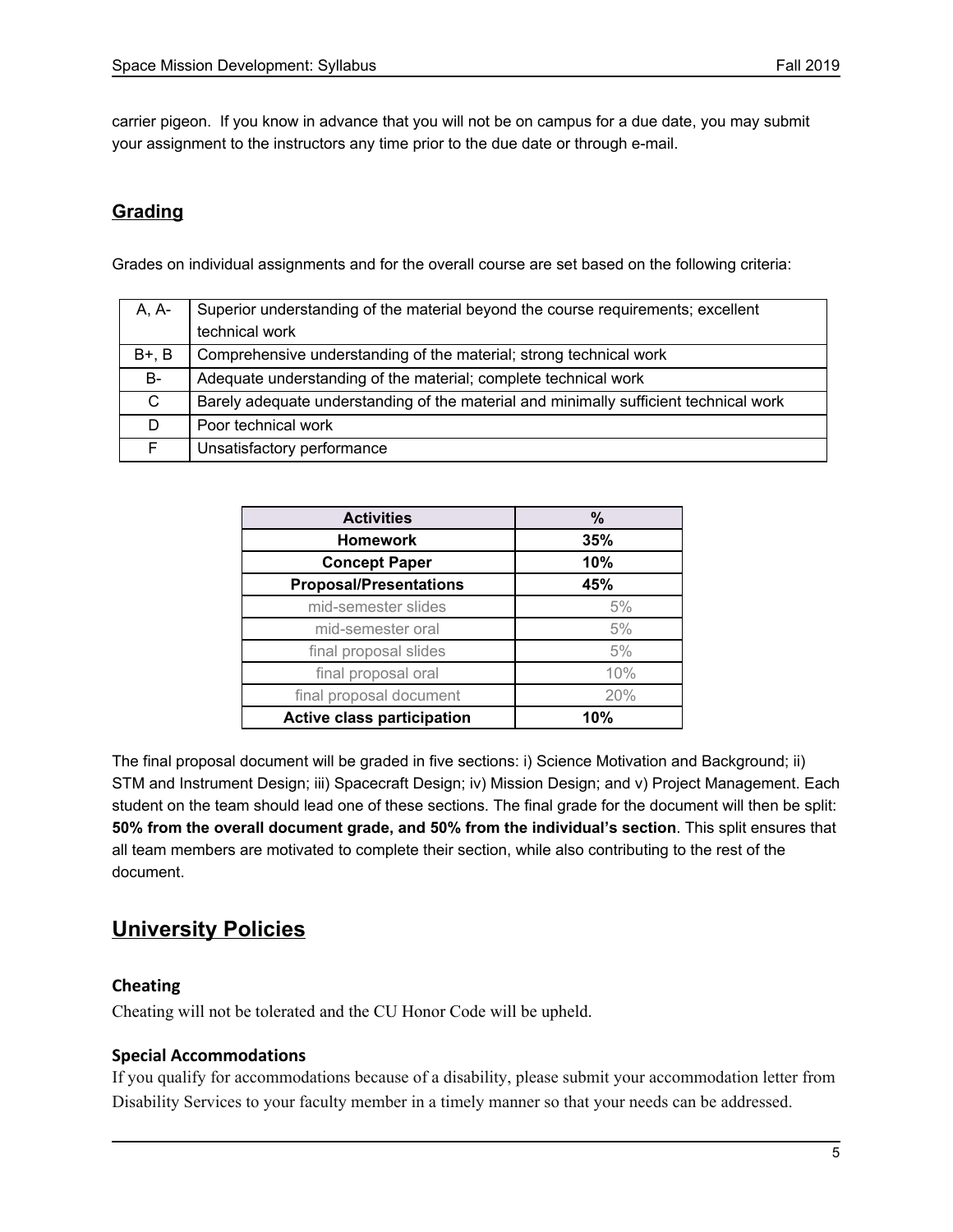Disability Services determines accommodations based on documented disabilities in the academic environment. Information on requesting accommodations is located on the **[Disability](http://www.colorado.edu/disabilityservices/students) Services website**. Contact Disability Services at 303-492-8671 or dsinfo@colorado.edu for further assistance. If you have a temporary medical condition or injury, see [Temporary](http://www.colorado.edu/disabilityservices/students/temporary-medical-conditions) Medical Conditions under the Students tab on the Disability Services website.

### **Classroom Expectations**

Students and faculty each have responsibility for maintaining an appropriate learning environment. Those who fail to adhere to such behavioral standards may be subject to discipline. Professional courtesy and sensitivity are especially important with respect to individuals and topics dealing with race, color, national origin, sex, pregnancy, age, disability, creed, religion, sexual orientation, gender identity, gender expression, veteran status, political affiliation or political philosophy. Class rosters are provided to the instructor with the student's legal name. I will gladly honor your request to address you by an alternate name or gender pronoun. Please advise me of this preference early in the semester so that I may make appropriate changes to my records. For more information, see the policies on **[classroom](http://www.colorado.edu/policies/student-classroom-and-course-related-behavior) behavior** and the Student Code of [Conduct.](http://www.colorado.edu/osccr/)

#### **Honor Code**

All students enrolled in a University of Colorado Boulder course are responsible for knowing and adhering to the Honor Code. Violations of the policy may include: plagiarism, cheating, fabrication, lying, bribery, threat, unauthorized access to academic materials, clicker fraud, submitting the same or similar work in more than one course without permission from all course instructors involved, and aiding academic dishonesty. All incidents of academic misconduct will be reported to the Honor Code  $(honor@colorado.edu);$  303-492-5550). Students who are found responsible for violating the academic integrity policy will be subject to nonacademic sanctions from the Honor Code as well as academic sanctions from the faculty member. Additional information regarding the Honor Code academic integrity policy can be found at the **Honor Code Office website**.

#### **Discrimination and Harassment**

The University of Colorado Boulder (CU Boulder) is committed to fostering a positive and welcoming learning, working, and living environment. CU Boulder will not tolerate acts of sexual misconduct intimate partner abuse (including dating or domestic violence), stalking, protected-class discrimination or harassment by members of our community. Individuals who believe they have been subject to misconduct or retaliatory actions for reporting a concern should contact the Office of Institutional Equity and Compliance (OIEC) at 303-492-2127 or cureport@colorado.edu. Information about the OIEC, university policies, [anonymous](https://cuboulder.qualtrics.com/jfe/form/SV_0PnqVK4kkIJIZnf) reporting, and the campus resources can be found on the OIEC [website.](http://www.colorado.edu/institutionalequity/)

Please know that faculty and instructors have a responsibility to inform OIEC when made aware of incidents of sexual misconduct, discrimination, harassment and/or related retaliation, to ensure that individuals impacted receive information about options for reporting and support resources.